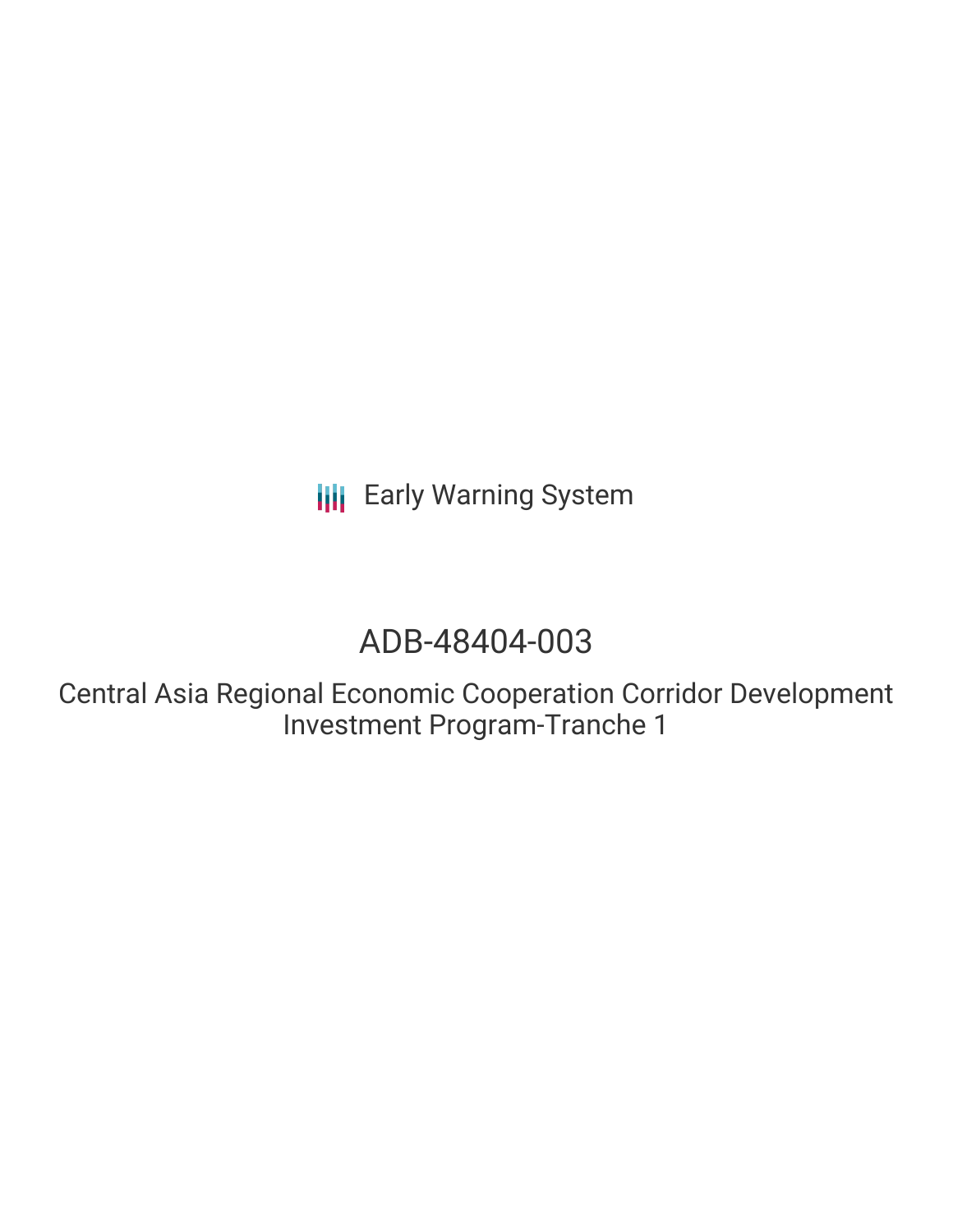

# **Quick Facts**

1

| <b>Countries</b>              | Pakistan                     |
|-------------------------------|------------------------------|
| <b>Financial Institutions</b> | Asian Development Bank (ADB) |
| <b>Status</b>                 | Approved                     |
| <b>Bank Risk Rating</b>       | A                            |
| <b>Voting Date</b>            | 2017-09-28                   |
| <b>Borrower</b>               | Government of Pakistan       |
| <b>Sectors</b>                | Transport                    |
| <b>Investment Type(s)</b>     | Loan                         |
| <b>Loan Amount (USD)</b>      | \$180.00 million             |
| <b>Project Cost (USD)</b>     | $$195.00$ million            |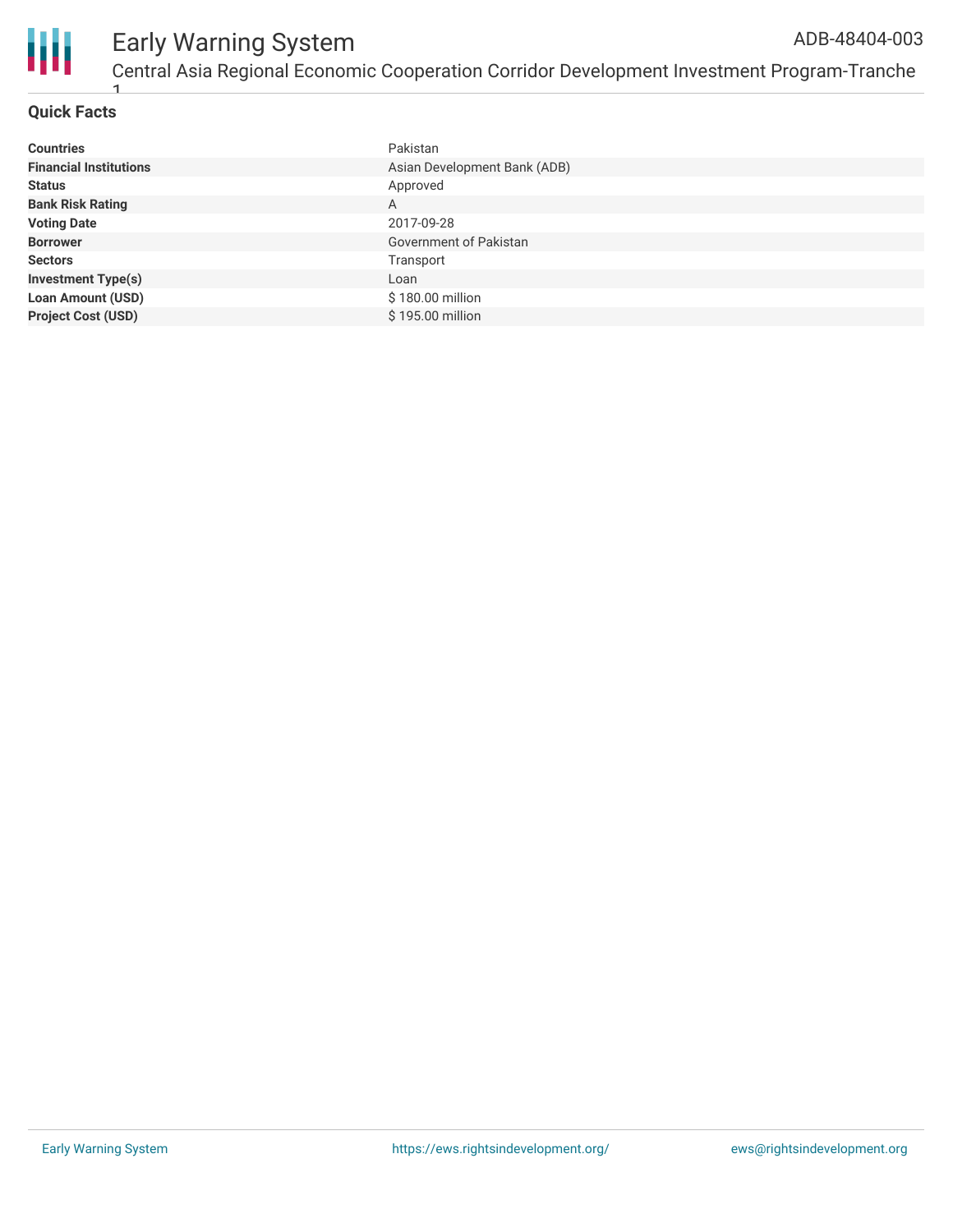

## **Project Description** 1

The project is for financing under the requested PFR is:

- (i) building an additional 2-lane carriageway of 66 km along the existing 2-lane carriageway of Petaro-Sehwan road;
- (ii) building an additional 2-lane carriageway of 43 km along the existing 2-lane carriageway of Ratodero-Shikarpur road;
- (iii) rehabilitating the existing 34 km 4-lane carriageway of Dara Adamkhel-Peshawar road; and
- (iv) developing NHA's capacity through due diligence advisory services and assistance with project implementation.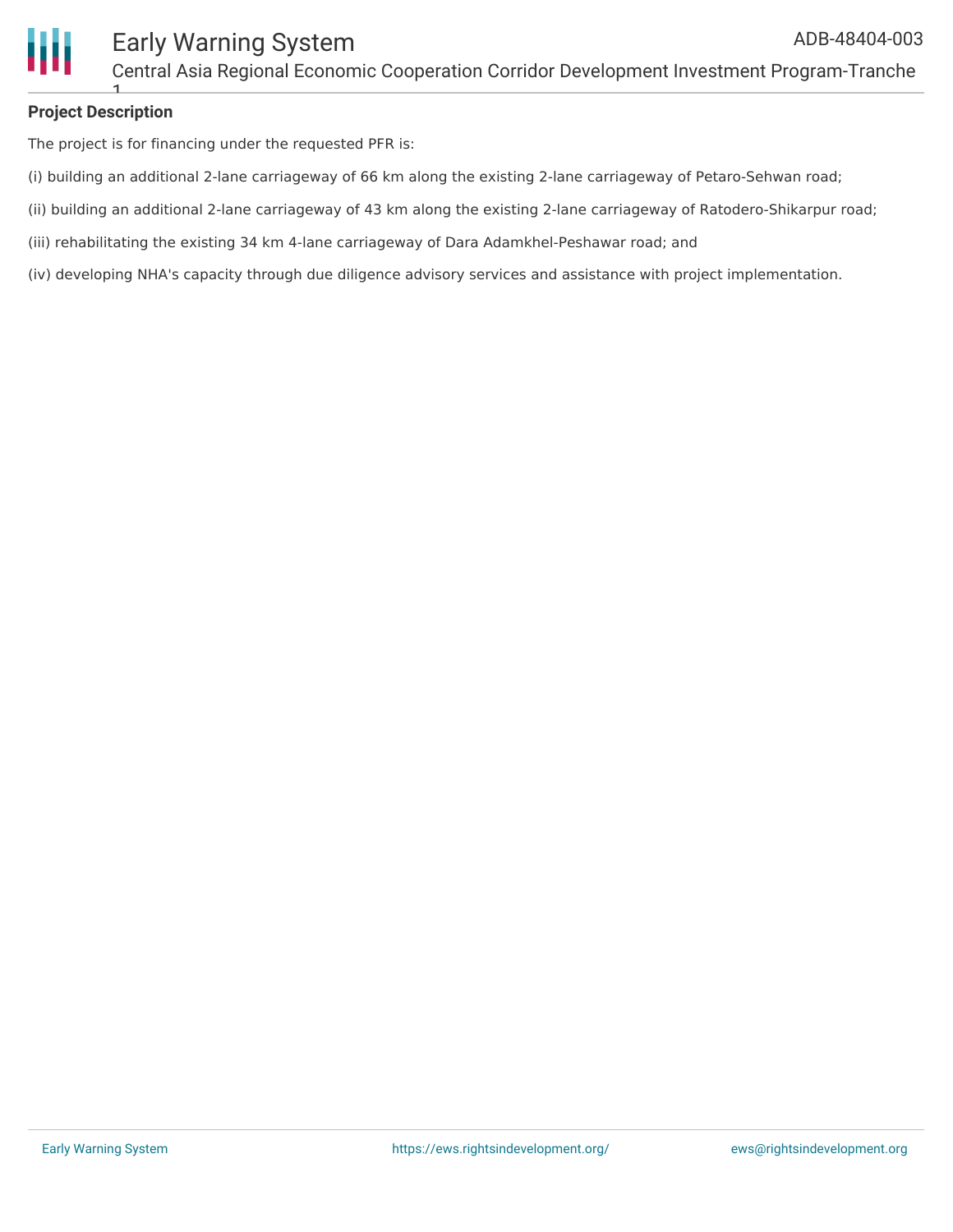

### Early Warning System Central Asia Regional Economic Cooperation Corridor Development Investment Program-Tranche ADB-48404-003

### **Investment Description** 1

Asian Development Bank (ADB)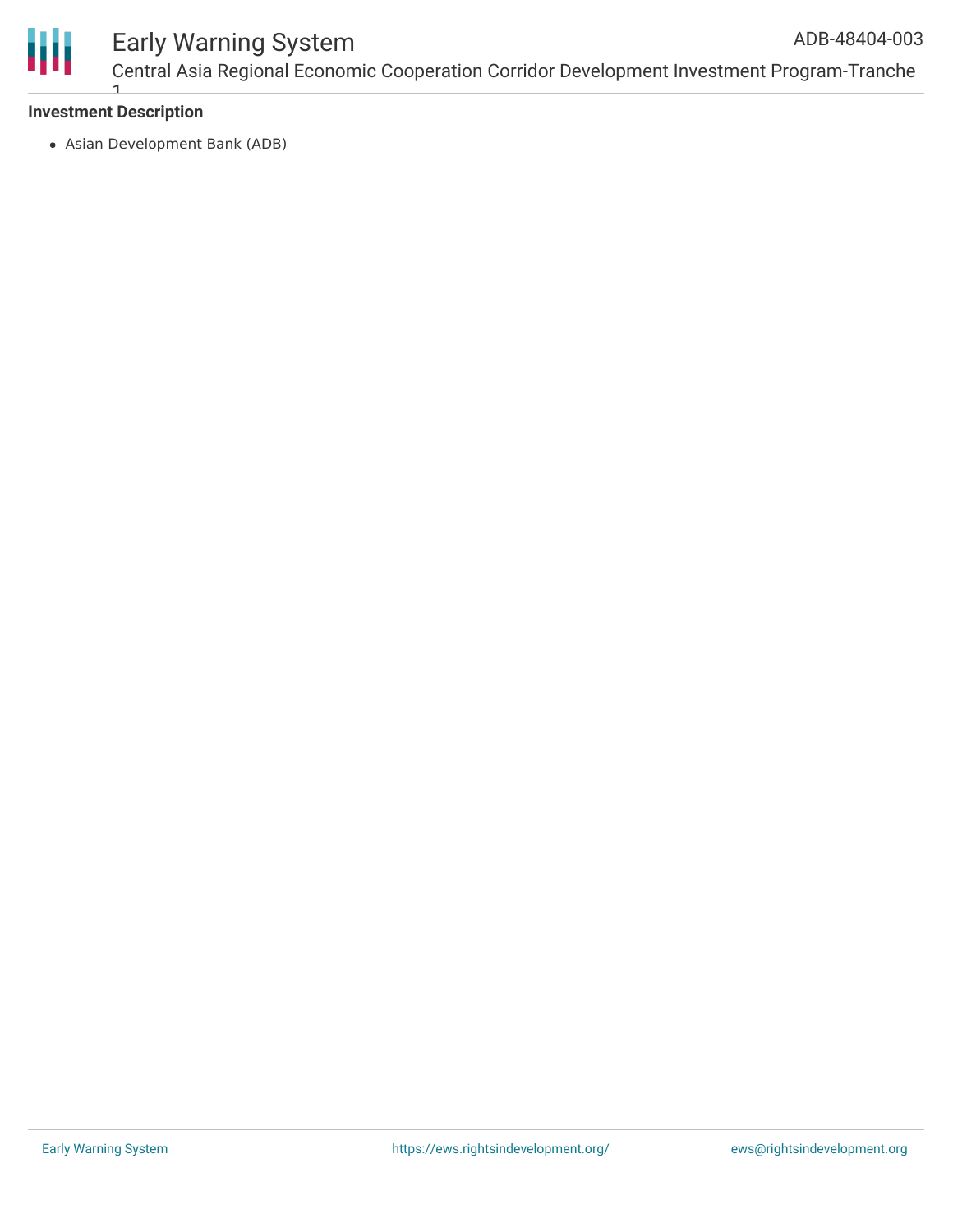

# **Contact Information** 1

No project staff contacts provided at the time of disclosure.

# ACCOUNTABILITY MECHANISM OF ADB

The Accountability Mechanism is an independent complaint mechanism and fact-finding body for people who believe they are likely to be, or have been, adversely affected by an Asian Development Bank-financed project. If you submit a complaint to the Accountability Mechanism, they may investigate to assess whether the Asian Development Bank is following its own policies and procedures for preventing harm to people or the environment. You can learn more about the Accountability Mechanism and how to file a complaint at: http://www.adb.org/site/accountability-mechanism/main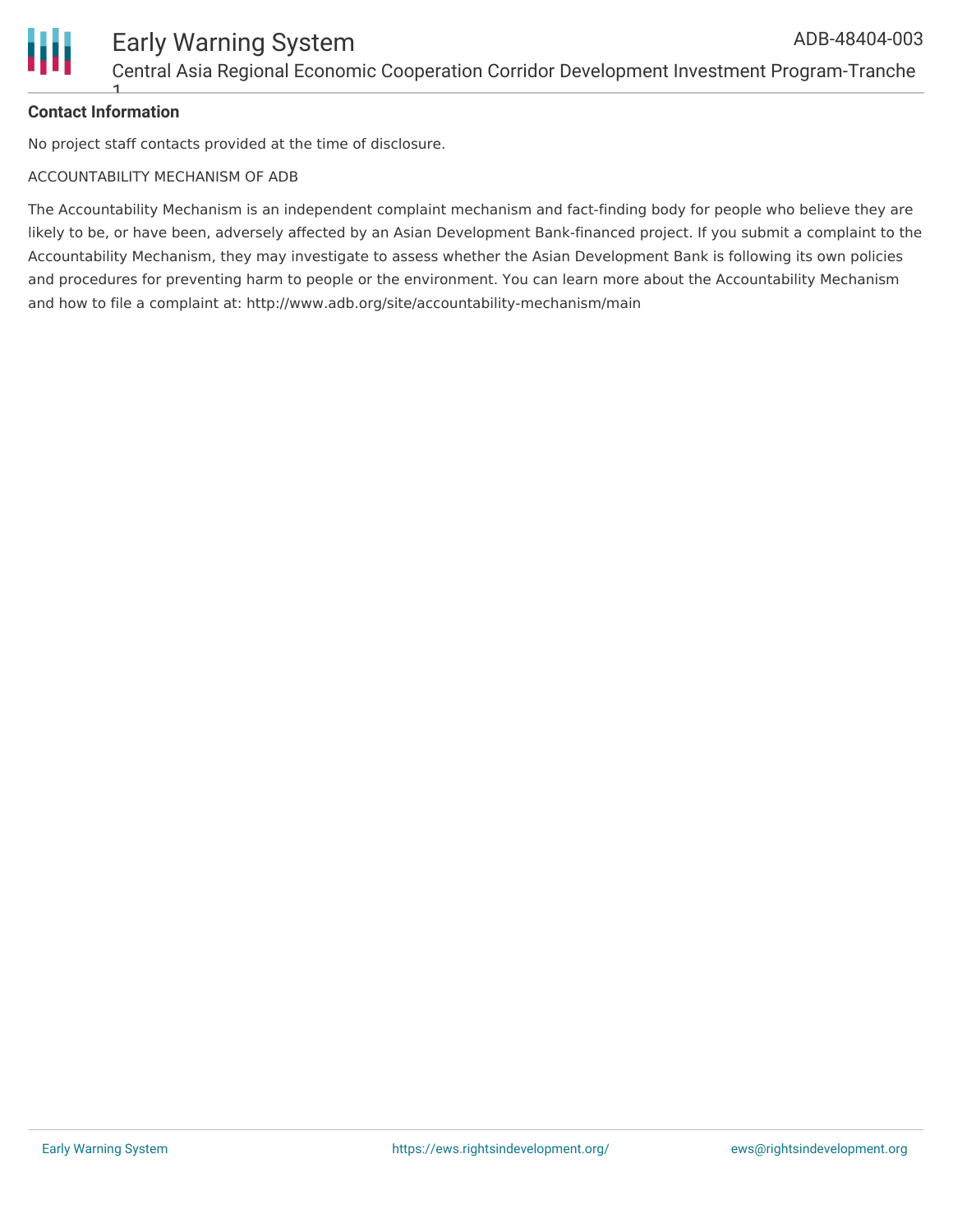

# Early Warning System

Central Asia Regional Economic Cooperation Corridor Development Investment Program-Tranche

#### **Bank Documents**

1

- [Appendix](https://ewsdata.rightsindevelopment.org/files/documents/03/ADB-48404-003_rHk5FLn.pdf) I to IV (4.39 MB) [\[Original](https://www.adb.org/projects/documents/pak-48404-003-iee) Source]
- [Appendix](https://ewsdata.rightsindevelopment.org/files/documents/03/ADB-48404-003_rdw55EG.pdf) V to VII (6.41 MB) [\[Original](https://www.adb.org/projects/documents/pak-48404-003-iee) Source]
- Central Asia Regional Economic Cooperation Corridor [Development](https://ewsdata.rightsindevelopment.org/files/documents/03/ADB-48404-003_1INaImf.pdf) Investment Program Tranche 1: Dara [Original Source]
- Central Asia Regional Economic Cooperation Corridor Development Investment [Program-Tranche](https://ewsdata.rightsindevelopment.org/files/documents/03/ADB-48404-003_2JFwQoE.pdf) 1: Petaro [Original Source]
- Central Asia Regional Economic Cooperation Corridor Development Investment [Program-Tranche](https://ewsdata.rightsindevelopment.org/files/documents/03/ADB-48404-003_JCTzuoC.pdf) 1: Ratode [Original Source]
- Project [Disclosure](https://ewsdata.rightsindevelopment.org/files/documents/03/ADB-48404-003.pdf) PDF [\[Original](https://www.adb.org/printpdf/projects/48404-003/main) Source]
- Section 1-6 (Main [Report\)](https://ewsdata.rightsindevelopment.org/files/documents/03/ADB-48404-003_sBMZjwx.pdf) (6.01 MB) [\[Original](https://www.adb.org/projects/documents/pak-48404-003-iee) Source]
- Section 7 (Main Report) [\(493.45](https://ewsdata.rightsindevelopment.org/files/documents/03/ADB-48404-003_xtdh3YA.pdf) KB) [\[Original](https://www.adb.org/projects/documents/pak-48404-003-iee) Source]
- Section 8-9 (Main [Report\)](https://ewsdata.rightsindevelopment.org/files/documents/03/ADB-48404-003_1cR4IAw.pdf) (3.24 MB) [\[Original](https://www.adb.org/projects/documents/pak-48404-003-iee) Source]